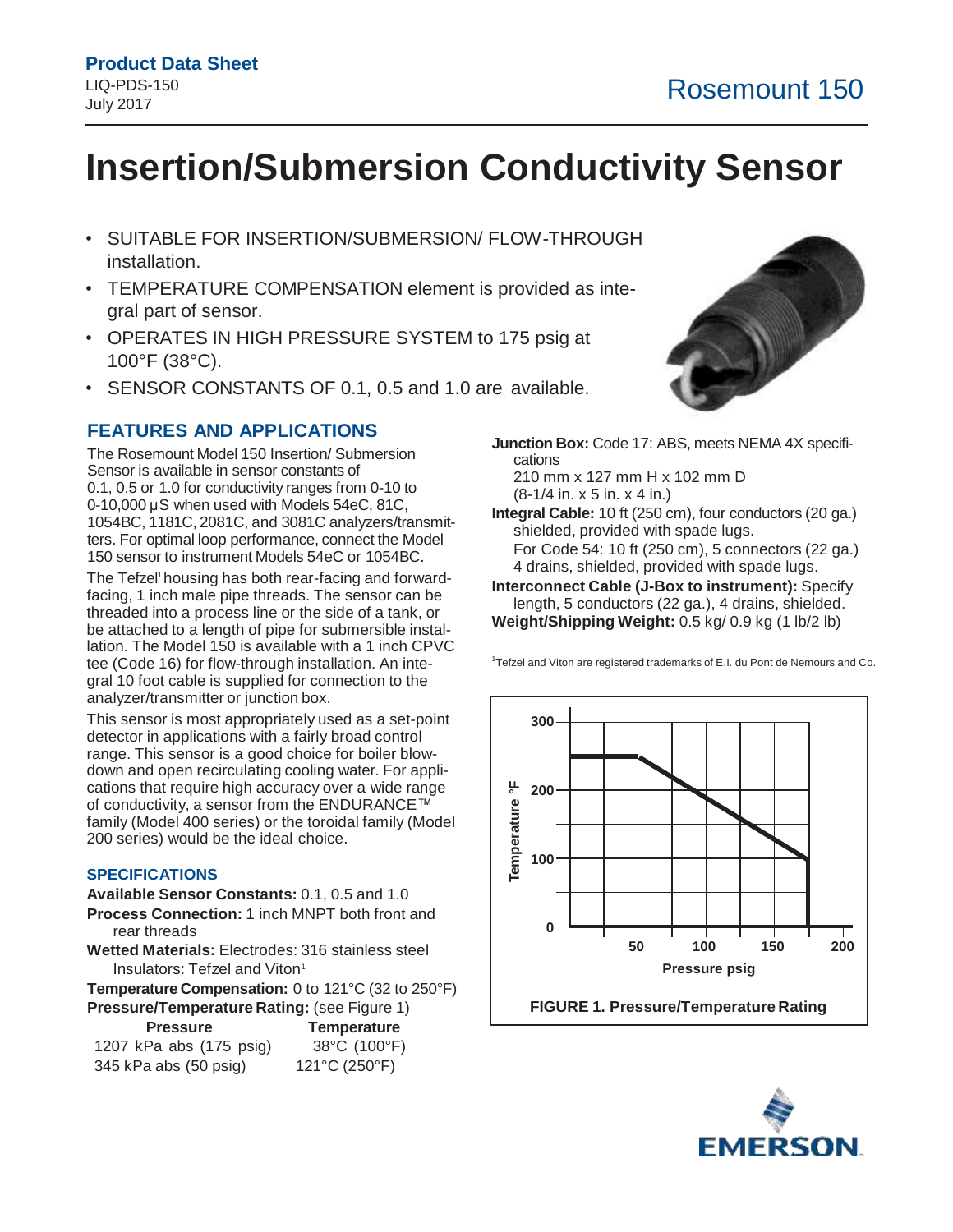# **ORDERING INFORMATION**

**Model 150 Insertion/Submersion Conductivity Sensor** is available in sensor constants of 0.1, 0.5 or 1.0, covering conductivity ranges from 0-10 to 0-10,000 μS with selected instruments. The Tefzel housing is supplied with both rear facing and forward facing 1 in. MNPT's. The sensor can be threaded into a process line or the side of a tank or attached to a length of pipe for submersion installations. An integral 10 ft cable is supplied for connection to the analyzer/transmitter or junction box. Interconnect cable between J-Box and analyzer/instrument must be ordered separately (specify length). The Model 150 may be optionally supplied in a 1-1/2 in. CPVC tee with 1 in. process connections for flow-through installation (Code 16).

| <b>MODEL</b><br>150 | <b>Contacting Conductivity Sensor</b> |
|---------------------|---------------------------------------|
| <b>CODE</b>         | <b>Cell constant</b>                  |
| 03                  | 0.1/cm cell constant                  |
| 06                  | 1.0/cm cell constant                  |
| 09                  | 0.5/cm cell constant                  |
|                     |                                       |

| Tee assembly                      | I OPTIONS                                                                       |  |
|-----------------------------------|---------------------------------------------------------------------------------|--|
| $\overline{\phantom{a}}$          | No tee assembly included                                                        |  |
| 16                                | PVC tee with 1 in. FPT process connections                                      |  |
| <b>Transmitter compatibility</b>  |                                                                                 |  |
| 54                                | For use with Rosemount 1056, 56, 1066, 1057, and 5081 Transmitters <sup>1</sup> |  |
| Typical model number: 150-03-_-54 |                                                                                 |  |



 $\overline{\phantom{a}}$ 

 $1$  Also compatible with legacy transmitter models 54, 1054, 2054, 1055, 2081, 3081, 4081, and XMT.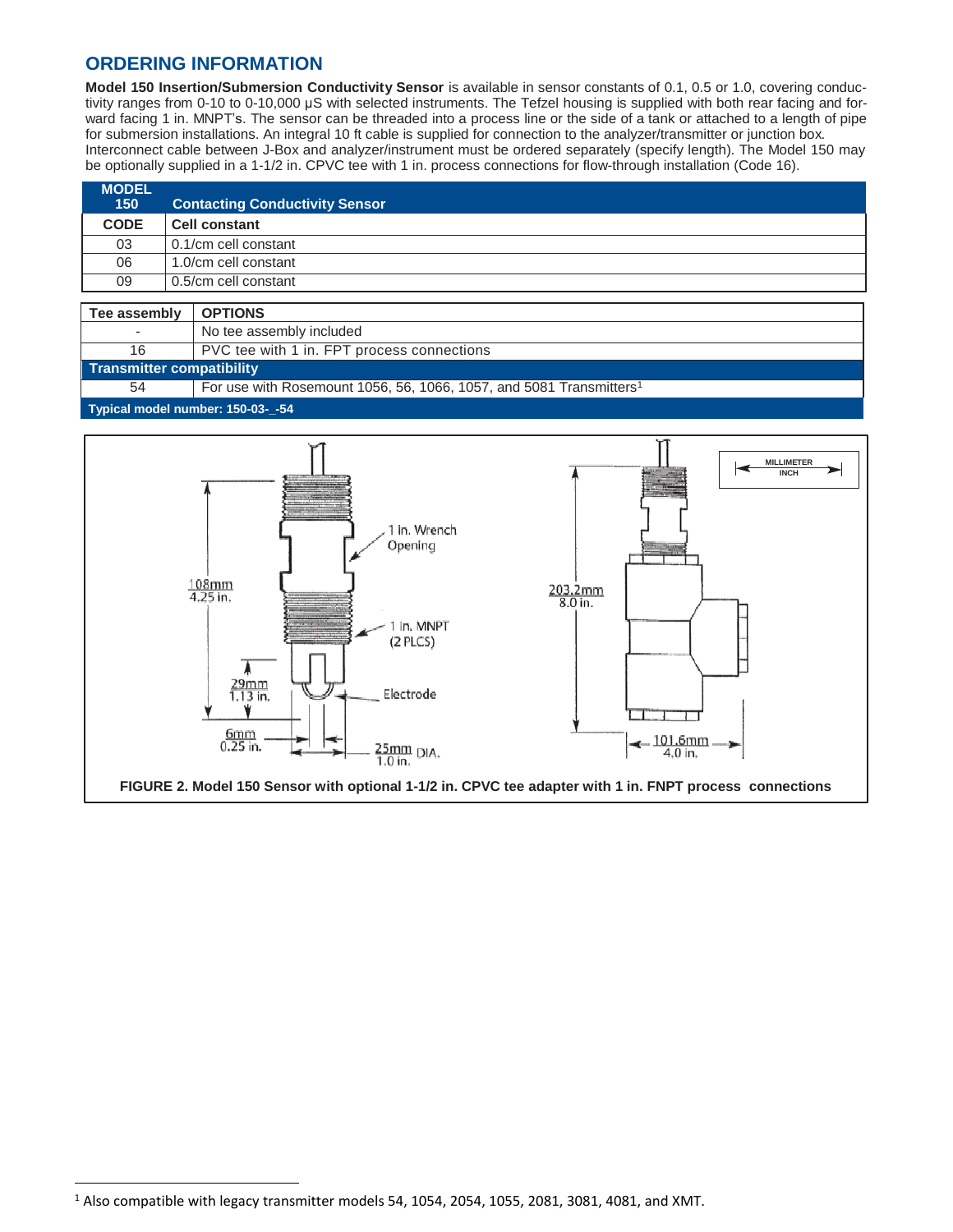# **Notes:**

l.